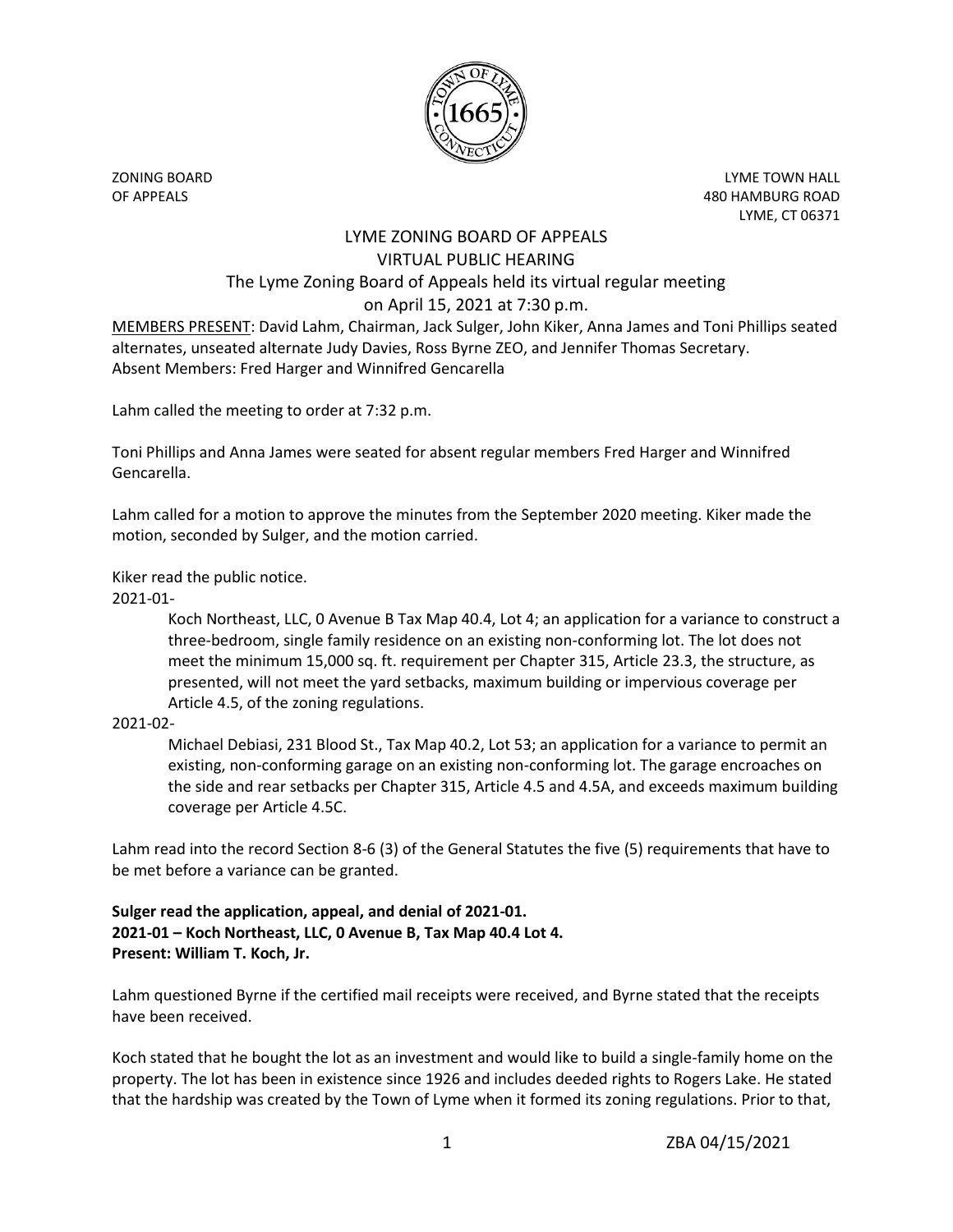a house would have been able to be built without issue. He believes a denial could be seen as unlawful taking of property, denying his right to use the property.

Lahm read Section 315 Article 23.3, Existing Nonconforming Lots into the record. He stated that the regulations appear explicit with regards to the 15,000 sq. ft. threshold for building a dwelling on a lot, and that this lot falls significantly short of 15,000 sq. ft.

Koch agreed that the lot is under 15,000 sq. ft., stating that one of the surveys he submitted calculated the square footage around 10,000 sq. ft. He stated that this is one of the reasons he has come before the board for a variance.

Lahm said that beyond the square footage, he will also need to be granted a variance for setbacks and net buildable area. He asked Koch to explain the hardship.

Koch stated that the Town of Lyme created the hardship be passing the zoning regulations and believes this is the purest type of hardship there is. He stated that if he can obtain approval to put in a septic system on the property, there should not be any public health issue and no adverse effects to the neighborhood.

Koch stated that several surrounding towns have a smaller square footage requirement, noting Old Lyme and Clinton as two examples. He believes the square footage requirement found in the regulations can be seen as arbitrary or exclusionary. He submitted a letter from the Town of Clinton records which indicated the Clinton Zoning Board of Appeals may look favorably on similar applications from small lots that do not meet the required square footage.

Lahm called for any questions from the board.

Kiker asked Koch to clarify his statement that a denial would constitute unlawful taking of property. Koch stated that the board would be denying the owner of the value of the property.

Lahm stated that being disappointed in property value does not constitute exceptional difficulty or undue hardship.

Sulger asked how Koch determined the size of the structure he wanted to build. Koch stated that a three-bedroom house is typical of the neighborhood and the 1,736 square foot structure includes a garage.

Lahm called for any public comment.

Larry Shipman, attorney representing neighbors Paul and Jackie Noniewicz, spoke on behalf of his clients. He believes the regulations are written to help define how and when to grant a variance. He pointed to the undersized setbacks and the location of the garage as detrimental to the neighbors. He also pointed out that the lot is similar to others in the neighborhood, that have been used to have access to the lake only and believes the assessed value of the property reflects this use. He sees the applicant's arguments to be economical in nature and not physical hardship with the property.

Paul Noniewicz stated that he is concerned that a house with septic and well may impact his ability to move his well or septic if required in the future.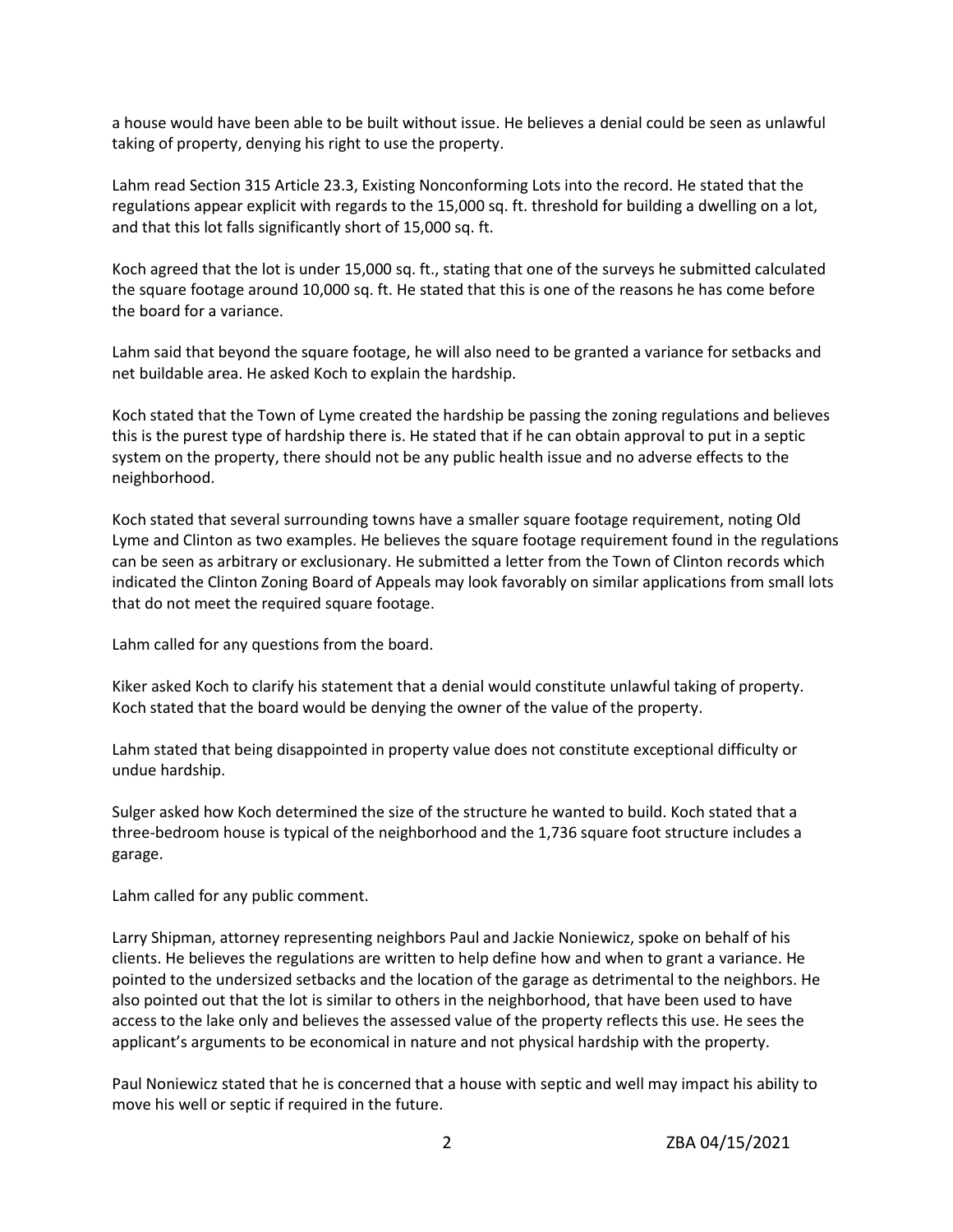Cheryl Sorenson expressed concern that the lot is very close to a brook that has a history of flooding and worries that granting a variance could set a precedent for similar sized lots in the neighborhood.

Lahm pointed out that beyond the 15,000 square foot variance, the applicant also needs variances for setbacks and building coverage.

Koch clarified that he is not claiming economic hardship but does believe the lot presents a unique hardship with the land. He stated that the lot is a high lot and the septic should not have an impact on the abutting landowner.

Lahm stated he would entertain a motion to grant a variance to section 4.5, 23.3 and 20.1, as presented. No motion was made.

Lahm called for a motion to deny the variances as presented. Phillips made the motion, seconded by Kiker. Kiker, Sulger, Phillips, James, and Lahm all voted in favor of the denial. The variance was denied.

## **Kiker read the application, appeal, and denial of 2021-02. 2021-02 – Michael Debiasi, 231 Blood Street, Tax Map 40.2 Lot 53 Present: Michael Debiasi**

Lahm questioned Byrne if the certified mail receipts were received, and Byrne stated that the receipts have been received.

Lahm re-read into the record Section 8-6 (3) of the General Statutes the five (5) requirements that have to be met before a variance can be granted.

Lahm read a letter from Debiasi to the Town of Lyme into the record.

Debiasi stated that he installed a 14x24 ft single bay garage on his property approximately four years ago. There is also a nonconforming existing 8x8 ft shed at the rear of the property that he is willing to remove to reduce the nonconformity if the garage variance is granted. He apologized for not going through the proper permitting process before the garage was installed.

Lahm stated that the lot is .22 acres, 9,583 sq. ft. He pointed out that the structure is not a habitable structure. The variances needed would include building coverage, maximum impervious surface, as well as setbacks.

Debiasi stated that the hardship was created when the zoning laws were put in place by the Town of Lyme. He stated that his lot is on the corner of Blood Street and Oak Tree Lane, which is a private road. Oak Tree Lane has a 50 foot right of way which cannot be changed, but Debiasi stated that the Oak Tree Lane Association does not have an issue with the garage.

Lahm stated for the record that the Zoning Board of Appeals does not consider applications differently if the work has been done prior to the variance being requested, and that the board can only make their decision on the merits of the application.

Davies asked for clarification on when the garage was built and Debiasi stated that it was built in 2017.